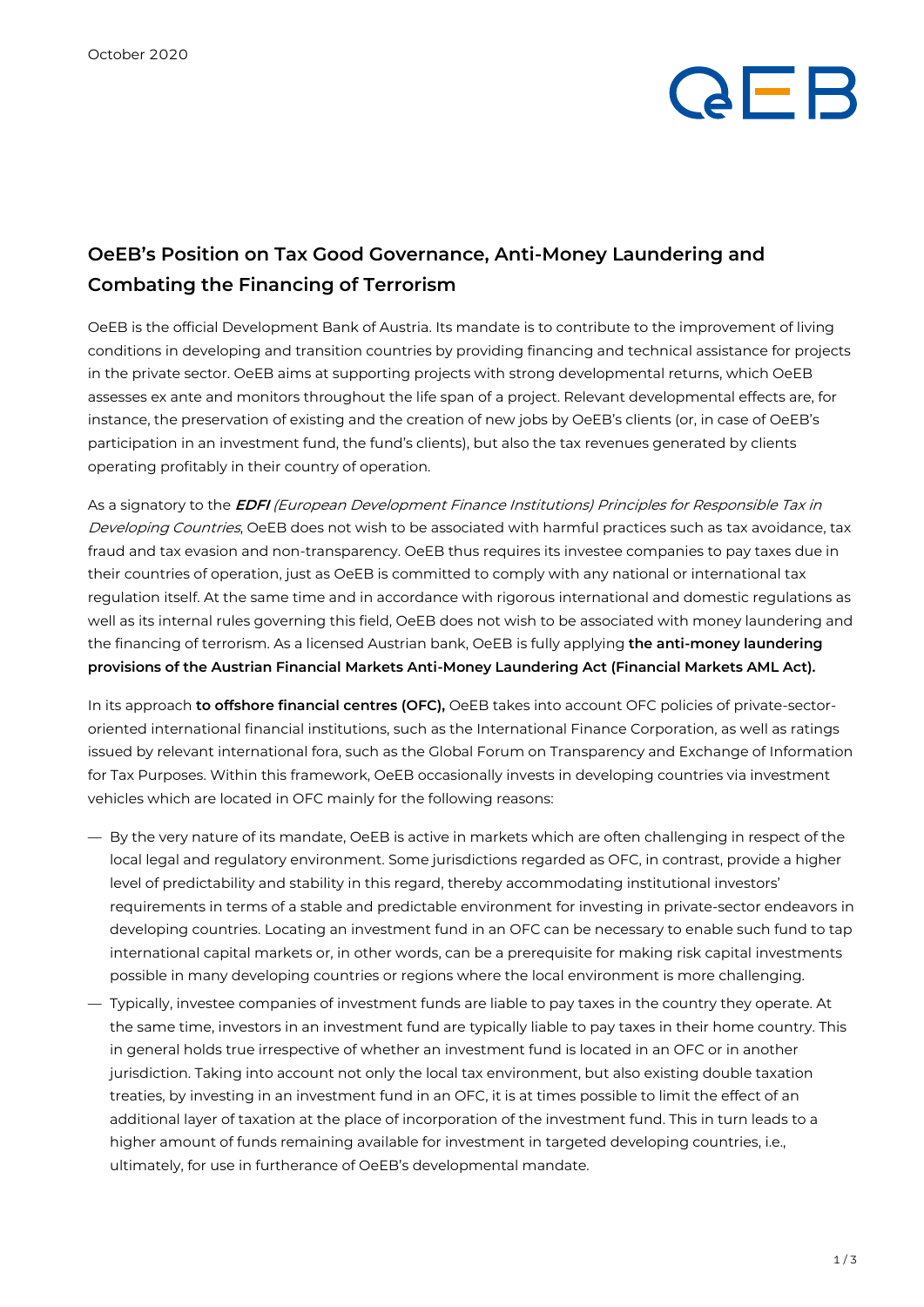

In cooperation with its stakeholders and its partners within the EDFI group, OeEB is closely monitoring the ongoing international debate and standards in respect of OFC as well as market and institutional developments which might open up additional opportunities for locating investment funds either directly in countries of operation or in other, non-OFC jurisdictions. OeEB is convinced that the approach outlined strikes an adequate balance between its determination to avoid being associated with illicit or harmful practices on the one hand and its aim of playing a catalytic role in attracting financing for challenging markets on the other hand.

#### **Operational Approach and Guidance:**

#### **A) Tax Good Governance**

OeEB takes into account the country classification by the OECD Global Forum Rating:

#### <http://www.oecd.org/tax/transparency/exchange-of-information-on-request/ratings/>

Being a European DFI, OeEB considers the EU list of non-cooperative jurisdictions for tax purposes to be of highest relevance for its operations:

#### <https://www.consilium.europa.eu/en/policies/eu-list-of-non-cooperative-jurisdictions/>

**OeEB will only enter into new engagements in a jurisdiction considered to be non-cooperative according to the above EU list if the project is physically implemented in the same jurisdiction, provided there is no indication that the project contributes to tax avoidance, tax fraud or tax evasion.**

Should a new jurisdiction be added to the above EU list, projects in such jurisdiction may be finalized if already approved by OeEB's committees ("Business and Development" committee; Advisory Board) prior to the listing. OeEB will inform the Ministry of Finance if such an event occurs.

In case OeEB administers EU funds, it will apply the rules governing such funds.

#### **B) Anti-Money Laundering and Combating the Financing of Terrorism (AML-CFT)**

One of the pillars of **the European Union's legislation to combat money laundering and terrorist financing** are the respective EU legislative acts for the prevention of money-laundering and terrorist financing, such as Directive (EU) 2015/849 and successor directives. According to this Directive, banks and other gatekeepers are required to apply enhanced vigilance in business relationships and transactions involving high-risk third countries.

The following jurisdictions are identified by the EU as having strategic deficiencies in their AML/CFT regimes (see list of countries in Commission Delegated Regulation (EU) 2016/1675 of 14 July 2016 (as amended) supplementing Directive (EU) 2015/849 of the European Parliament and of the Council by identifying highrisk third countries with strategic deficiencies):